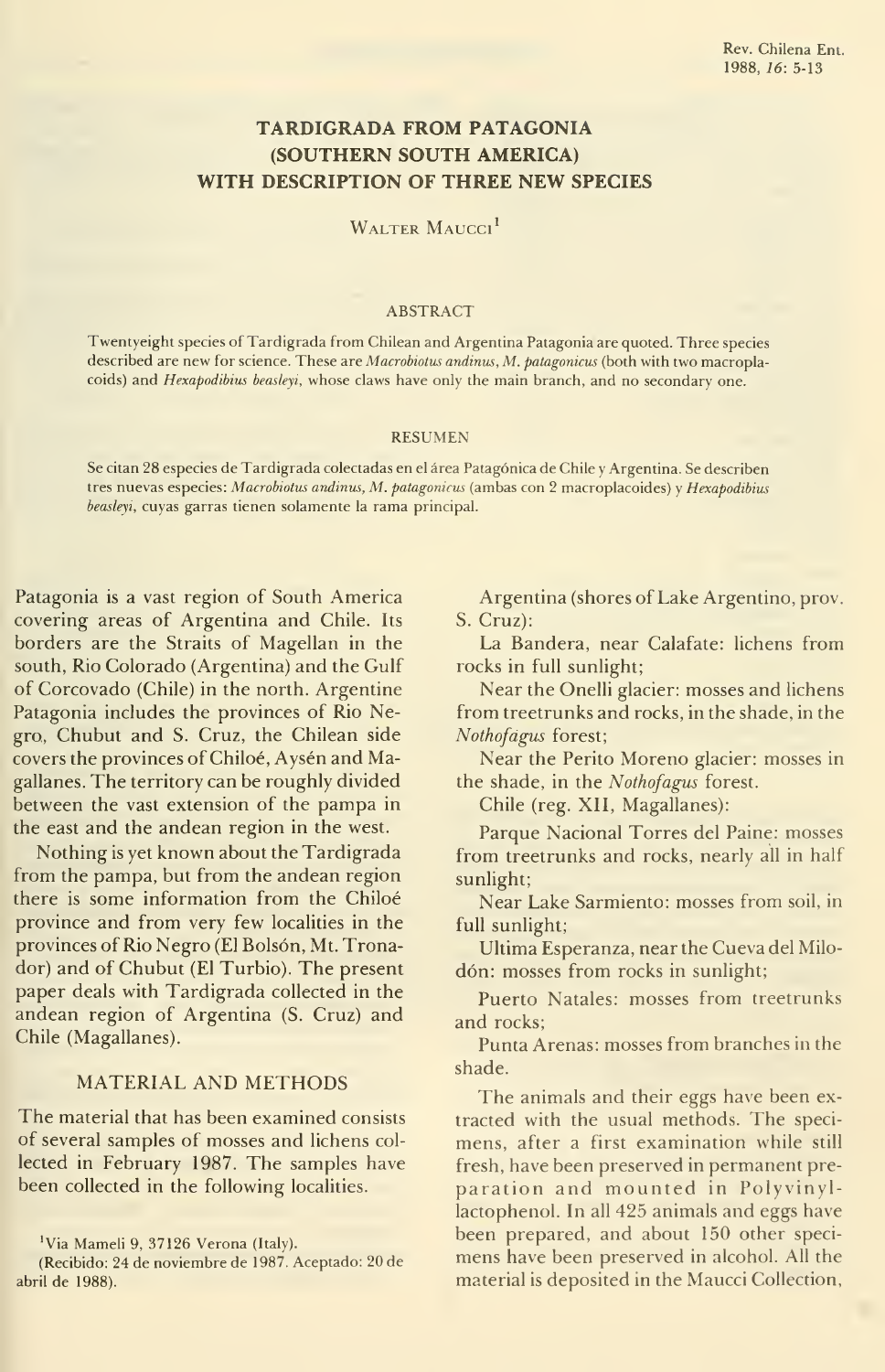|                            | I   | $\sqrt{2}$      | $\mathfrak{z}$ | $\overline{4}$ | $\overline{5}$ | $\,6\,$ | $\overline{7}$ | $\, 8$ |
|----------------------------|-----|-----------------|----------------|----------------|----------------|---------|----------------|--------|
| Ech. bigranulatus          | $+$ | $+$             |                | $^{+}$         |                | $+$     |                |        |
| Ech. blumi                 | $+$ | $^{+}$          |                | $+$            | $+$            | $+$     |                | $+$    |
| Ech. marginoporus          |     | $+$             |                |                |                |         |                |        |
| Ech. merokensis            |     | $+$             | $+$            | $+$            |                | $+$     | $^{+}$         |        |
| Ech. wendti                | $+$ |                 |                | $+$            |                |         |                |        |
| Pseud. suillus             |     | $+$             |                |                |                |         |                |        |
| Macr. andinus sp. nov.     |     | $^{+}$          |                |                |                | $+$     | $^{+}$         |        |
| Macr. aerolatus            |     | $+$             |                |                |                |         | $\overline{+}$ |        |
| Macr. harmsworthi          |     | $+$             | $^{+}$         |                |                |         |                |        |
| Macr. hufelandi            |     |                 | $+$            |                |                |         |                |        |
| Macr. patagonicus sp. nov. | $+$ | $+$             |                | $+$            |                | $+$     | $+$            |        |
| Macr. richtersi            |     |                 |                | $+$            |                | $^{+}$  |                |        |
| Minib. intermedius         |     |                 |                |                |                | $^{+}$  |                |        |
| Hyps. allisoni             |     | $^{+}$          |                |                |                | $+$     | $+$            |        |
| Hyps. baumanni             | $+$ | $\ddot{}$       |                |                |                |         |                |        |
| Hyps. convergens           |     | $^{+}$          |                |                |                |         |                |        |
| Hyps. microps              |     | $^{\mathrm{+}}$ |                |                |                |         |                |        |
| Hyps. oberhaeuseri         |     |                 |                |                |                |         |                |        |
| Diph. bullatum             |     |                 |                | $^{+}$         |                |         |                |        |
| Diph. scoticum             |     | $+$             |                |                |                |         | $+$            |        |
| Hebes. conjungens          | $+$ | $\overline{+}$  |                | $^{+}$         |                | $^{+}$  |                |        |
| Platicr. angustata         |     | $\overline{+}$  |                |                |                |         |                |        |
| Itaq. umbellinae           |     | $+$             |                |                |                |         |                |        |
| Isoh. bakonyiensis         |     |                 |                |                |                | $^{+}$  |                |        |
| Isoh. lunulatus            |     |                 |                |                |                |         | $+$            |        |
| Hexap. beasleyi sp. nov.   |     |                 |                | $^{+}$         |                |         |                |        |
| Parhex. castrii            |     |                 |                | $+$            |                | $^{+}$  |                |        |
| Miln. tardigradum          | $+$ | $+$             | $+$            | $+$            |                | $^{+}$  |                |        |

Table <sup>1</sup> DISTRIBUTION OF TARDIGRADA SPECIES IN SAMPLED LOCALITIES

Localities: <sup>1</sup>, La Bandera; 2, Onelli; 3, Perito Moreno; 4, Paine; 5, Lake Sarmiento; 6, Ultima Esperanza; 7, Puerto Natales; 8, Punta Arenas.

of the Civic Museum of Natural History, Ve rona (Italy).

Altogether 28 species have been found. Of these 16 are already known from Patagonia, while 12 are new for this region, and 3 of them are new for science. Table <sup>1</sup> shows a list of the species and the localities where they have been found.

# SPECIES ALREADY QUOTED FROM PATAGONIA

In brackets the quotation already existing in literature.

- Echiniscus bigranulatus Richters, 1907 (Iharos, 1963; Ramazzotti, 1964).
- Echiniscus blumi Richters, 1903 (Iharos, 1963; Mihelčič, 1967).
- Echiniscus wendti Richters, 1903 (Marcus, 1936).
- Pseudechiniscus suillus (Ehrbg, 1853) (Ramazzotti, 1964; Mihelčič, 1967).
- Macrobiotus harmsworthi Murray, 1907 (Iharos, 1963; Mihelčič, 1967).
- Macrobiotus hufelandi Schultze, 1833 (Iharos, 1963; Mihelčič, 1967).
- Macrobiotus richtersi Murray, 1911 (Iharos, 1963).
- Minibiotus intermedius (Plate, 1888) (Iharos, 1963; Mihelčič, 1967).
- Hypsibius baumanni Ramazzotti, 1962 (Iharos, 1963).
- Hypsibius convergens (Urbanovicz, 1925) (Iharos, 1963).
- Hypsibius microps Thulin, 1928 (Iharos, 1963).
- Hypsibius oberhaeuseri (Doyéré, 1840) (Mihelcic, 1967).
- Diphascon bullatum Murray, 1905 (Iharos, 1963).
- Diphascon scoticum Murray, 1905 (Iharos, 1963; Mihelčič, 1967).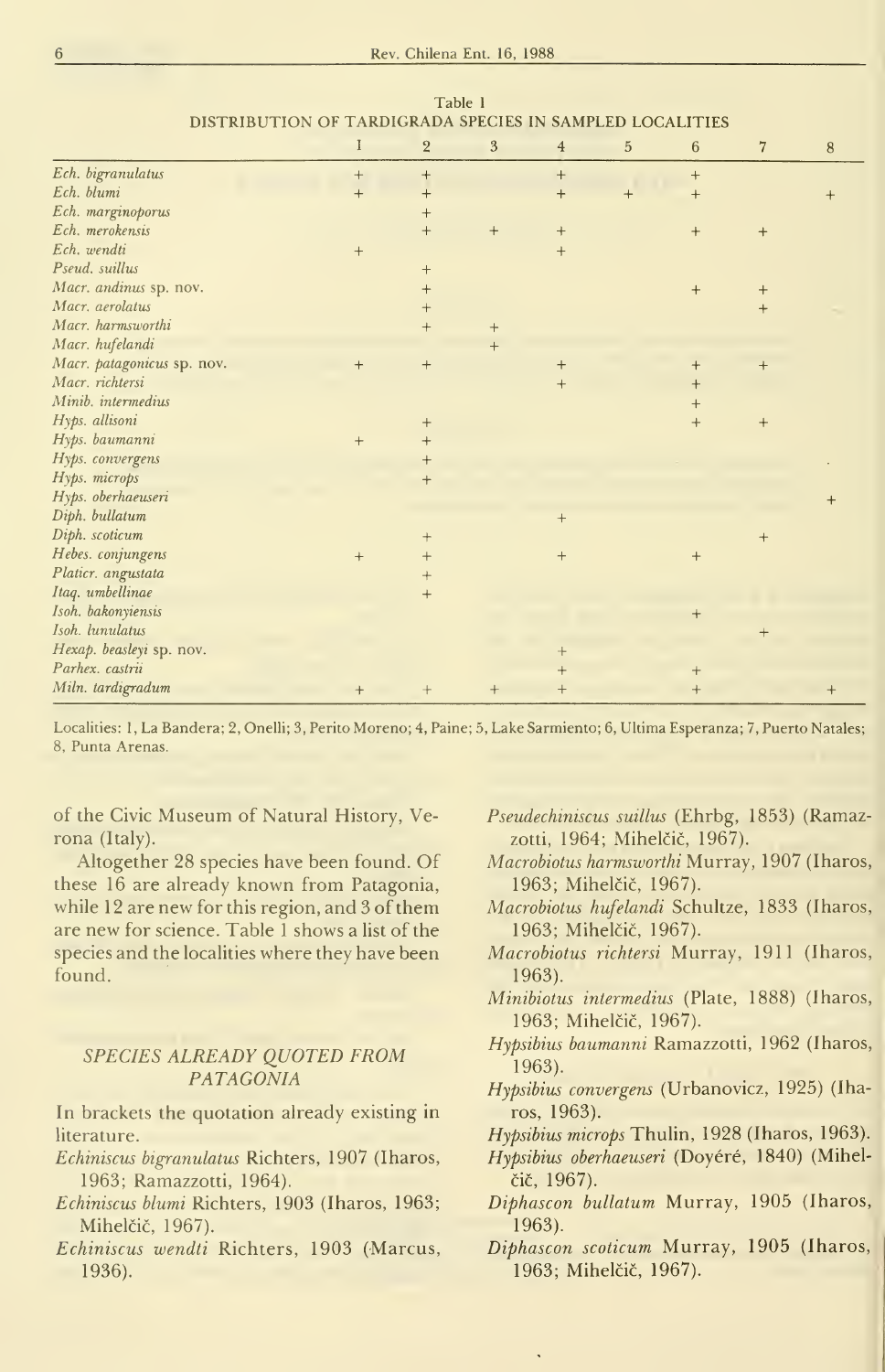Hebesuncus conjungens (Thulin, 1911) (Mihelcic, 1967).

Milnesium tardigradum Doyéré, 1840 (Iharos, 1963; Mihelčič, 1967).

### SPECIES NEW FOR PATAGONIA

### Echiniscus marginoporus Shuster et al., 1983

This is the second find of this species, known until now only from the typical locality of Venezuela.

#### Echiniscus merokensis Richters, 1904

Species with a very large diffusion and very common in the northern hemisphere. Until now it ad been quoted from south of the Ecuador only once, from Angola.

#### Macrobiotus areolatus Murray, 1907

Species with a large but discontinuous diffusion. Althought already quoted from Argenti na and Chile, it had not yet been quoted from Patagonia.

# Macrobiotus andinus sp. nov. (Figs. <sup>1</sup> & 4)

Description of the holotype. Lenght  $422 \mu m$ ; colour gray; ocular spots are absent. The cuticle is smooth, without pores. Peribuccal lamellae are present. The buccal armature is composed of the anterior band of minute teeth; a posterior crown, veri marked, of elongated triangular teeth a bit larger on the ventral side, followed by a crown of tiny rounded teeth disposed in several irregular rows, and then by the transversal ridges; ventrally, behind the medio-ventral ridge there are three more round teeth, irregulary distributed. The buccal tube is large (10  $\mu$ m, viz 16.67 *pt*). The pharinx is short-oval (39.6  $\times$  34.6  $\mu$ m) and contains strong apophyses, two rod shaped macroplacoids and thin, elongated microplacoid (6  $\mu$ m). The first macroplacoid has a pointed anterior apex and is  $17 \mu m$  long; the second one, with a clubike swelling in its rear part, is  $9 \mu m$ .

The claws are relatively small, very thick, with strong accessory spines. The lunules are small and smooth.



Figure 1. Macrobiotus andinus sp. nov. a) buccal apparatus; b) buccal armature, ventral view; c) buccal armature, dorsal view; d) fragment of egg.

Paratypes. Ten paratypes have been exa mined, two of which are new-born about to hatch. The dimensions of the paratypes, ex cluding the new-born, which cannot be measured, range between a minimum of  $382 \mu m$ and a maximum of 703.5  $\mu$ m. The color is always gray and the eye-spots are consistently absent. The characteristics of the placoids are constant. The first one is always pointed anteriorly and generally does not present even the slightest constriction.

Table 2 shows the biometrical data  $(n=9, 1)$ that is excluding the two new-born but inclu ding the holotype).

Eggs. Altogether 16 eggs have been found, 3 of which with embryo. The dimensions ran ge between a minimum of 97 and a maximum of  $130 \mu m$  (excluding the chorion processes) with an average of  $119.55 \pm 10.74$  (n=9, that is all those that can be measured exactly). The processes are between 5.5 to  $9 \mu m$  high. Their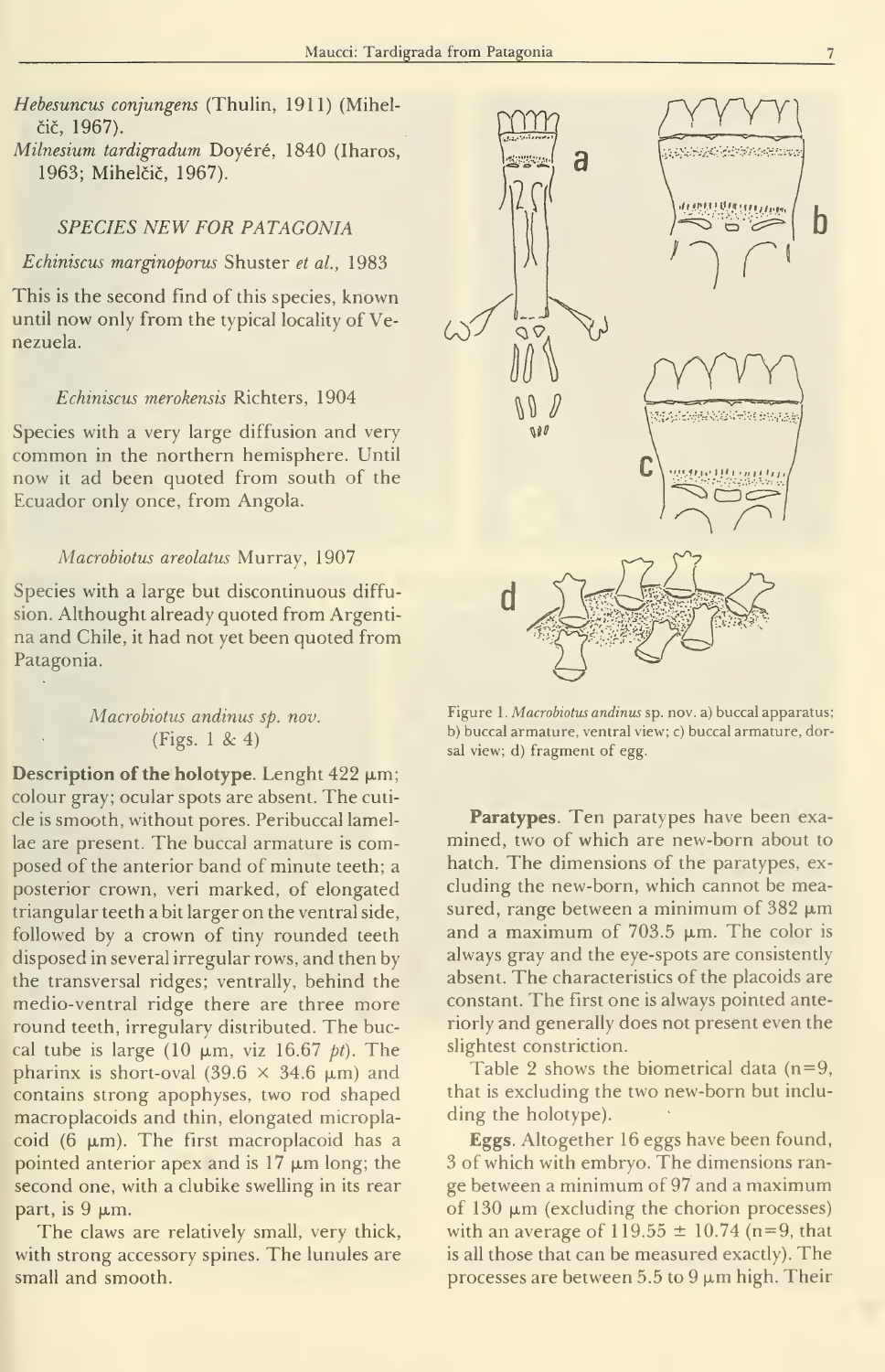

Figure 4. Details at optical microscope, of *Macrobiotus andinus* sp. nov. a) buccal apparatus; b) buccal armature, dorsal view; c &: d) fragments of eggs.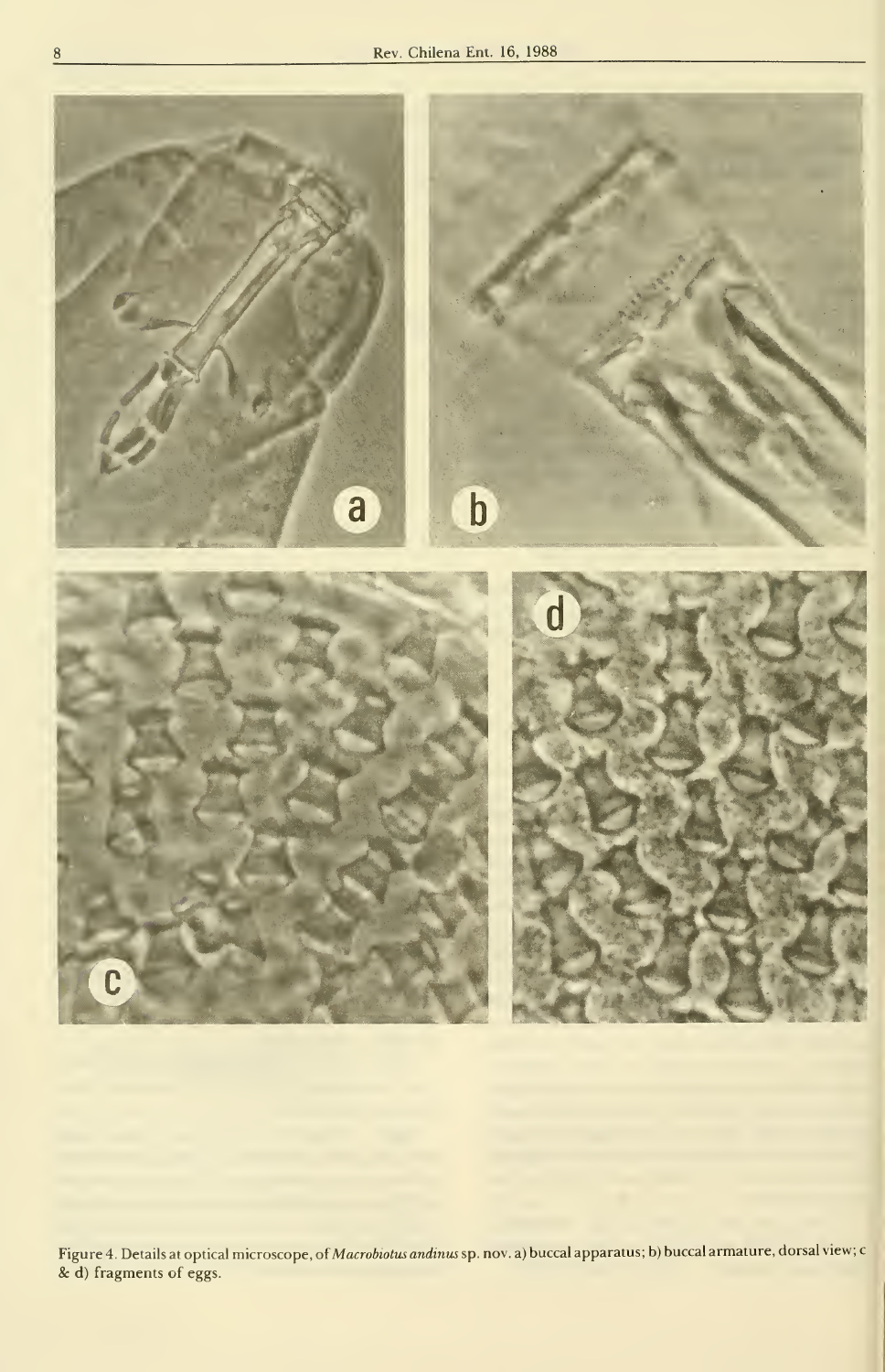Tabla 2 MEASUREMENTS IN MACROBIOTUS ANDINUS SP. NOV.

|                                    | mean   | stand. dev. |  |  |  |
|------------------------------------|--------|-------------|--|--|--|
| Body lenght                        | 548.29 | 108.77      |  |  |  |
| Buccal tube lenght                 | 108.38 | 16.54       |  |  |  |
| Buccal tube width                  | 16.26  | 2.72        |  |  |  |
| Stylet supp. insert <sup>1</sup> . | 82.62  | 1.30        |  |  |  |
| Macroplacoid row                   | 48.80  | 2.70        |  |  |  |
|                                    |        |             |  |  |  |

'Distance between the anterior edge of buccal tube and the insertion of the stylet supports on the tube. Body lenght is expressed in  $\mu$ m; buccal tube lenght is expressed in  $ms$  (Thulin, 1928); all others are expressed in  $pt$  (Pilato, 1981).  $N = 9$ .

shape is cilindrical or slightly like a truncated cone; there are 4-6 (generally 4) short and stumpy appendices on the tip; the base of the processes is heavily marked. Between 25 and 28 processes are visible on the optical section. The shell presents small pores wich appear as a fine granulation.

Observations. The general aspect of the bucco-pharyngeal apparatus, the type of buccal armature in particular, and the absence of cutaneous pores, may suggest a closeness to the "grandis-spectabüis group". Nevertheless  $M.$  andinus is substantially different from the latter species both in its dimensions and in the absence of eye-spots. The eggs are also completely different. They could, perhaps, be compared to those of  $M.$  furciger. It is, anyhow, only a superficial similarity, all the more that fuciger is a species with 3 macroplacoids.

M. andinus is present in various samples coming from three localities: Onelli glacier (8 specimens and 14 eggs); Puerto Natales (1 specimen); Ultima Esperanza (2 specimens and 2 eggs). The holotype comes from Onelli and is deposited in the Maucci Collection of the Civic Museum of Natural History, Verona, catalogued under n° C.T. 13352.

### Macrobiotus patagonicus sp. nov. (Figs. <sup>2</sup> & 5e, f)

Description of the holotype. Lenght  $528 \mu m$ ; colour white with irregularly distributed spots of brown pigment on the caudal área; ocular spots are present. The cuticle is smooth and presents several small elliptical pores, not





atus; b) buccal armature; c) fragment of egg.

arranged in rows. Peribuccal lamellae are present. In the buccal armature the first band of minute teeth is absent. Posteriorly, thought, there is a crown formed by several irregularly arranged rows of tiny dotlike teeth. This is foliowed by three dorsal transversal ridges, and three fairly thin ventral ones; of these the medio-ventral ridge is the shortest and isshaped like a large oval tooth.

The buccal tube is moderately large (7.25  $\mu$ m, viz 14.07 *pt*). The pharynx is oval (59.4  $\times$  $52.8 \mu m$ ) with strong apophyses and two rod shaped macroplacoids (13.2 and  $7.92 \mu m$ long, respectively). The first macroplacoid is pointed anteriorly and presents no constrictions; microplacoids are present,  $3.7 \mu m$ long, and very thin.

The claws are very thick, with strong acces sory spines; the lunules are small and smooth.

Paratypes. 77 paratypes have been collected, including 4 new-born, just hatched. Two of the new-born are 148.5 and 190  $\mu$ m long, respectively. The maximum lenght is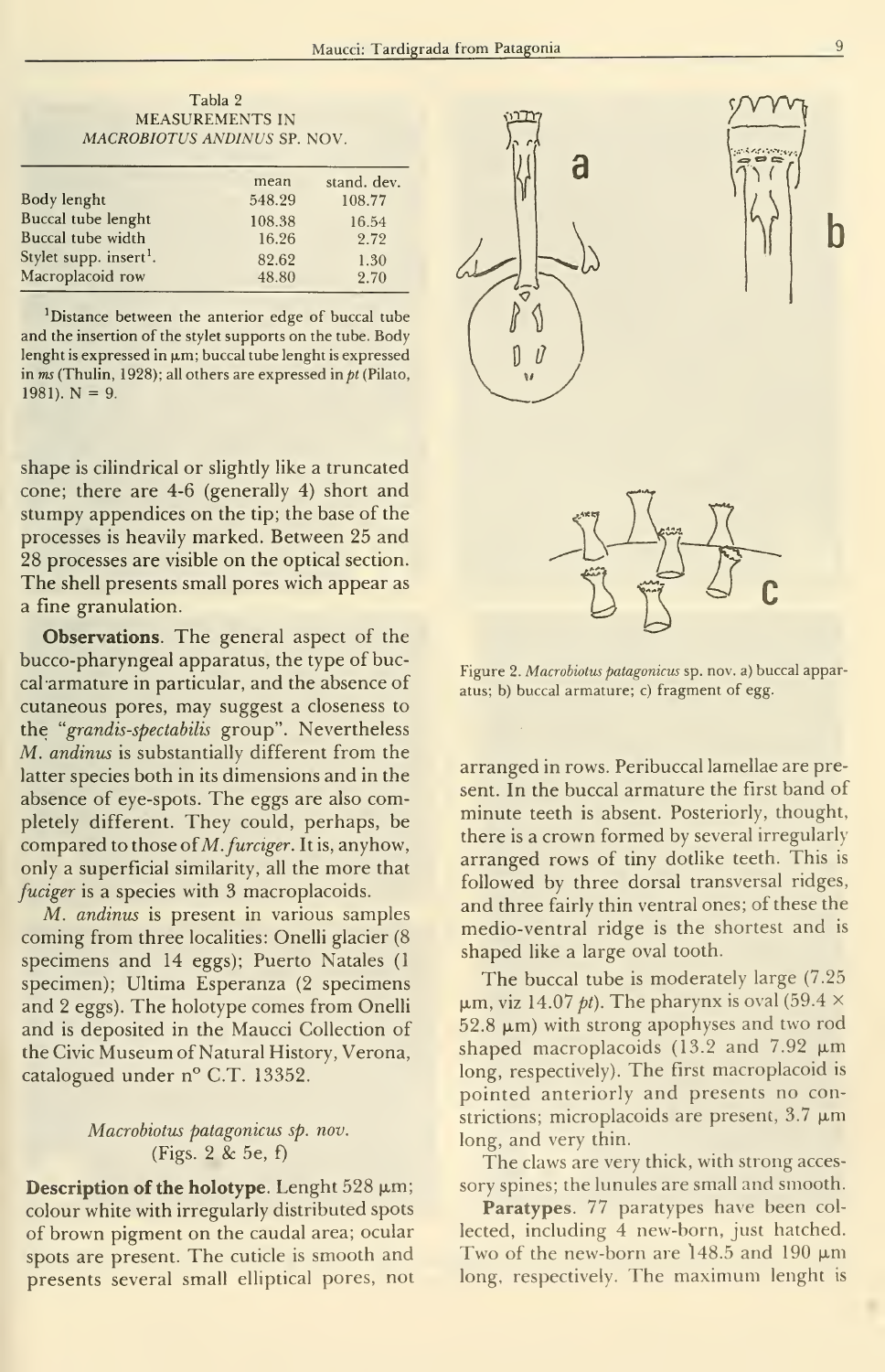

Figure 5. Details at optical microscope. *Macrobiotus patagonicus* sp. nov.: e) buccal apparatus; f) fragment of egg. *Hexapodi*bius beasleyi sp. nov.: g) habitus; h & i) claws, Ist and 2nd pair of legs.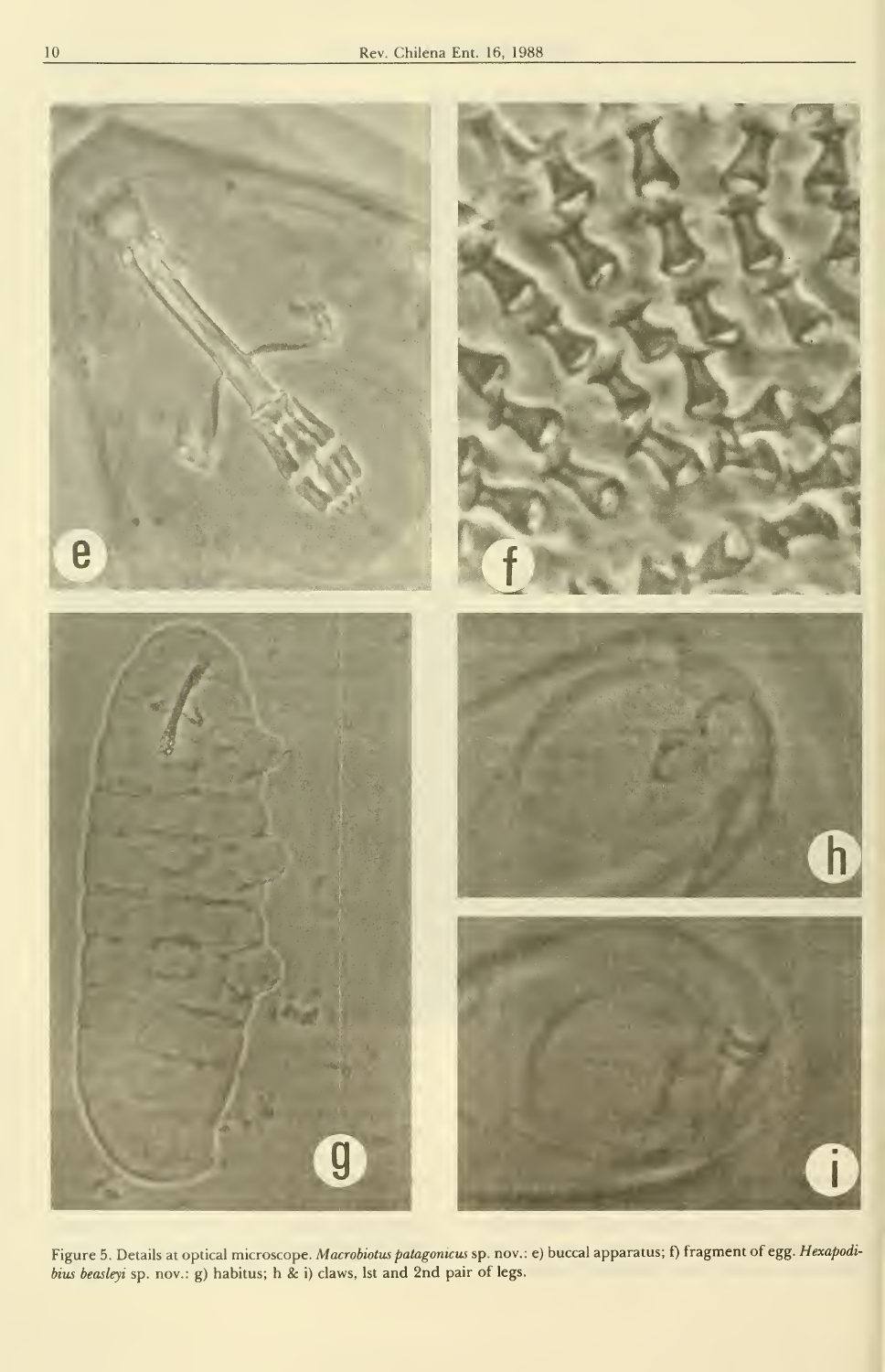$580 \,\mu m$ . Ocular spots are present in about half the specimens. The color is white, gray or brownish, deeper in the caudal area. Often there are irregularly distributed dark brown or blackish spots.

Table 3 shows the biometrical data calcu lated on a random of 25 specimens.

Table 3 MEASUREMENTS IN MACROBIOTUS PATAGONICUS SP. NOV.

|                                  | mean   | stand. dev. |
|----------------------------------|--------|-------------|
| Body lenght                      | 524.45 | 37.47       |
| Buccal tube lenght               | 93.74  | 6.89        |
| Buccal tube width                | 12.27  | 1.97        |
| Stylet supp. insert <sup>1</sup> | 78.77  | 2.26        |
| Macroplacoid row                 | 46.17  | 6.98        |
|                                  |        |             |

'See Table 2.

Measures expressed like table 2.  $N = 25$ .

Eggs. 38 eggs have been collected (two of which in exuvia), and 4 of them, broken, show the new-born about to hatch or already hatched. The eggs are spherical, colourless, and their diameter (excluding the processes) ran ges from a minimum of 70 to a maximum of 115  $\mu$ m, with an average of 98.27  $\pm$  11.73  $(n=20)$ . The processes, more or less high (between 5.75 and 10.50  $\mu$ m) are shaped like a truncated cone; their height is about double the width of the base, and the tip ends in a large funnel like flare, indented on the edge. The base of each process is clearly marked by a wreath of very densely distributed dots. On the optical section there are between 20 to 36 processes (generally 24-27). The chorion bet ween the processes is smooth and without pores.

Observations. Because of the characteristics of the animal and those of the eggs, M. patagonicus can be included, at an infragenus level, in the group of species known as ''hufe landi complex". The characteristics in common with M. hufelandi Schultze, 1833 are those of the buccal armature and in particular the absence of the anterior band of minute teeth. However there is a difference, though not very significant in the first macroplacoid: this presents only in very few specimens a very slight constriction, while in M. hufelandi the first macroplacoid presents nearly always a more or less considerable constriction.

The eggs, although superficially similar to those of hufelandi (or at least to some of its varieties), have no pores in the shell, which looks completely smooth.

M. persimilis Binda &: Pilato, 1972 has a similar characteristic but its egg processes are considerably shorter and stumpy, while the an imal has the anterior band of teeth, the first placoid greatly constricted and crenates lunules on the IVth pair of legs.

M. patagonicus is present in many samples from La Bandera (6 specimens and one egg), Onelli (3 specimens and 22 eggs). Puerto Natales (7 specimens and 3 eggs). Ultima Es peranza (26 specimens and 9 eggs) and Torres del Paine (6 specimens and 3 eggs). The holotype comes from the Onelli glacier, and is deposited, with the paratypes, in the Maucci Collection, where it is catalogued under n° C.T. 13348.

### Hypsibius allisoni Horning et al., 1978

This species was known so far only from New Zealand. The 12 specimens found in Ultima Esperanza, Puerto Natales and near the Onelli glacier, have been determined through a comparision with specimens from New Zealand. The species is very similar to  $H$ . dujardini (Doyéré, 1840), especially in the shape and dimensions of the claws and in the presence of a cuticular bar between the claws of the IVth pair of legs; it differs from H. dujardini in the absence of septula.

> Platicrista angustata (Murray, 1905) (Diphascon angustatum Murray)

Species known so far only from several localities of the palearctic region. The one specimen found near Lake Argentino is the only find from the southern hemisphere.

#### Itaquascon umbellinae Barros, 1939

The only specimen found was very close to moulting and its buccal apparatus was poorly distinguishable. On the basis of its redescription by Dastych, 1975, this specimen could possibly be attributed to this species.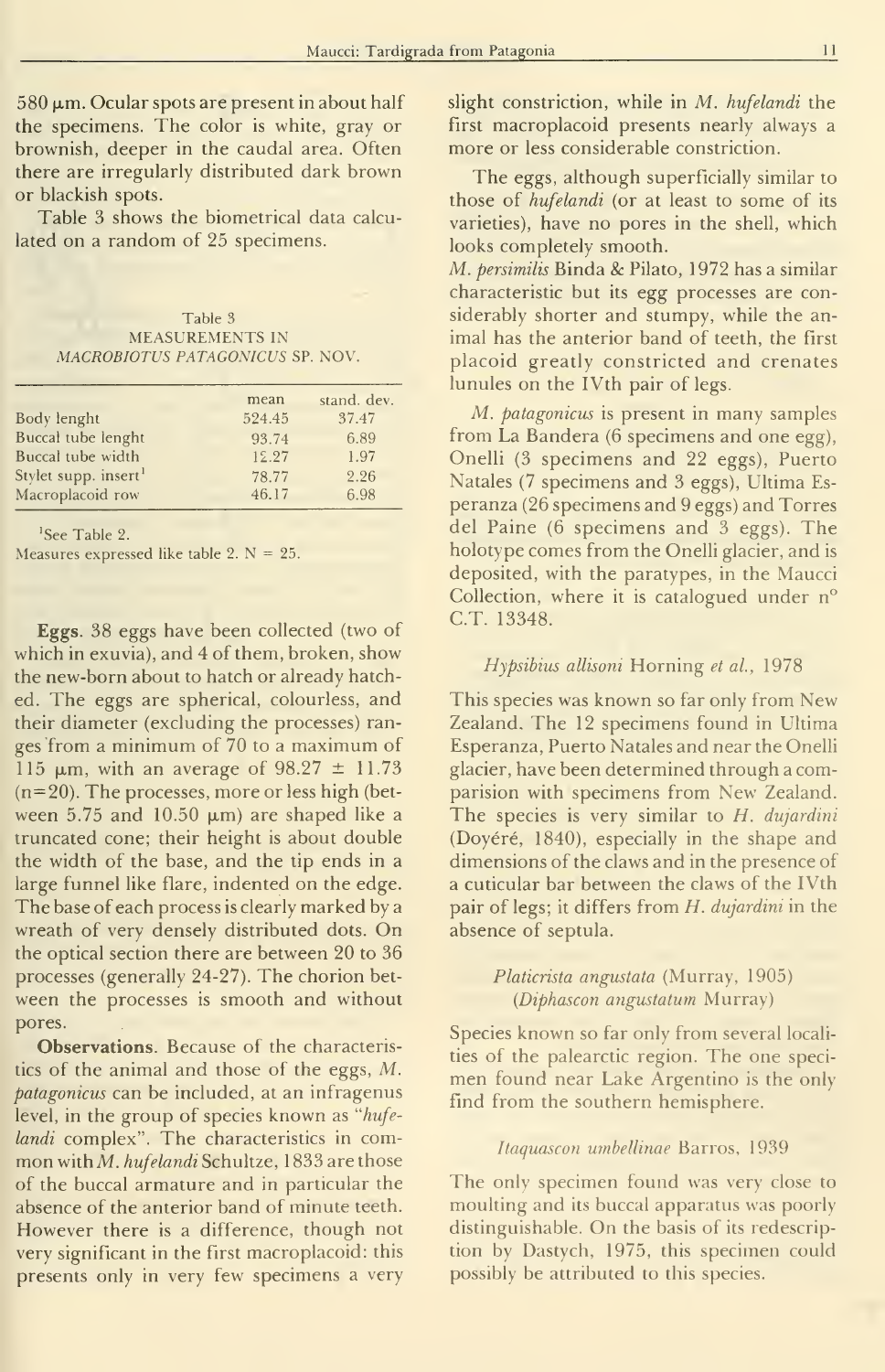Isohypsibius bakonyiensis (Iharos, 1964) (Hypsibius (I.) sattleri Auct., partim) and Isohypsibius lunulatus (Iharos, 1966)

Because of the taxonomic uncertainties relative to nearly all the species of the so called "tuberculatus-group", it is impossible to have a clear picture of the real geographical distribution of these two species, which are fairly com mon and diffused.

Parhexapodibius castrii (Ramazzotti, 1964) Hypsibius (Calohypsibius) castrii Ramazzotti, 1964

Haplomacrobiotus castrii: Pilato, 1969 Hexapodibius castrii: Maucci, 1981 Parhexapodibius castrii: Pilato, 1982

It is a species known from Chile, Puerto Rico and California. <sup>I</sup> found it in the Chilean Pata gonia, and also on Easter Island.

# Hexapodibius beasleyi sp. nov.  $(Figs. 3 \& 5g-i)$

About ten years ago Clark W. Beasley of McMurry College of Abilene, Texas, sent me very kindly, together with orher material, two specimens of Eutardigrada, which he had defined and labelled as Haplomacrobiotus hermosillensis. After examining them <sup>I</sup> reached the conclusión that they should rather be attributed to the genus Hexapodibius, and that it was a still unknown species. <sup>I</sup> informed Beasley of this and urged him to publish his find. But to this day it remains unpublished. In my material from Patagonia <sup>I</sup> have now found a specimen clearly belonging to the same species. To avoid leaving such interesting find unpublished, <sup>I</sup> am now obliged to publish here the new species. <sup>I</sup> think it is only fair to dedícate it to the colleague that found it first.

Description of the holotype. Lenght 435  $\mu$ m; colour pale yellow; ocular staind absent; cuticle smooth, no pores. Around the mouth there are 12 little papules, grouped two by two. The buccal cavity appears smooth, wit hout armature. Buccal tube narrow  $(3.5 \mu m,$ viz  $8.1$  *pt*) with strengthening rod fairly long; stylet supports inserted at  $74.22$  pt from the beginning of the buccal tube. The pharynx is short oval, with elongated apophyses. The



Figure 3. Hexapodibius beasleyi sp. nov. a) habitus; b) claws of the Ist pair of legs.

 $\mathbf{D}$ 

three macroplacoids are shaped like short oval rods. The second one is the shortest  $(4 \mu m)$ , the last and 3rd are of equal lenght (5.3  $\mu$ m). Microplacoid absent.

The claws of the first three pairs of legs are very small (about  $5 \mu m$ ) and slender at the base; their maximum thickness is at about a quarter of their lenght. Only the main branch is present: there is no secondary branch. Very small accessory spines, poorly visible. The IVth pair of legs is atrophied, reduced to two modest stumps without claws.

Paratypes. The metrical data relative to the two paratypes in my collection are the follo wing:

1) Lenght  $210 \mu m$  - buccal tube lenght  $42 \mu m$